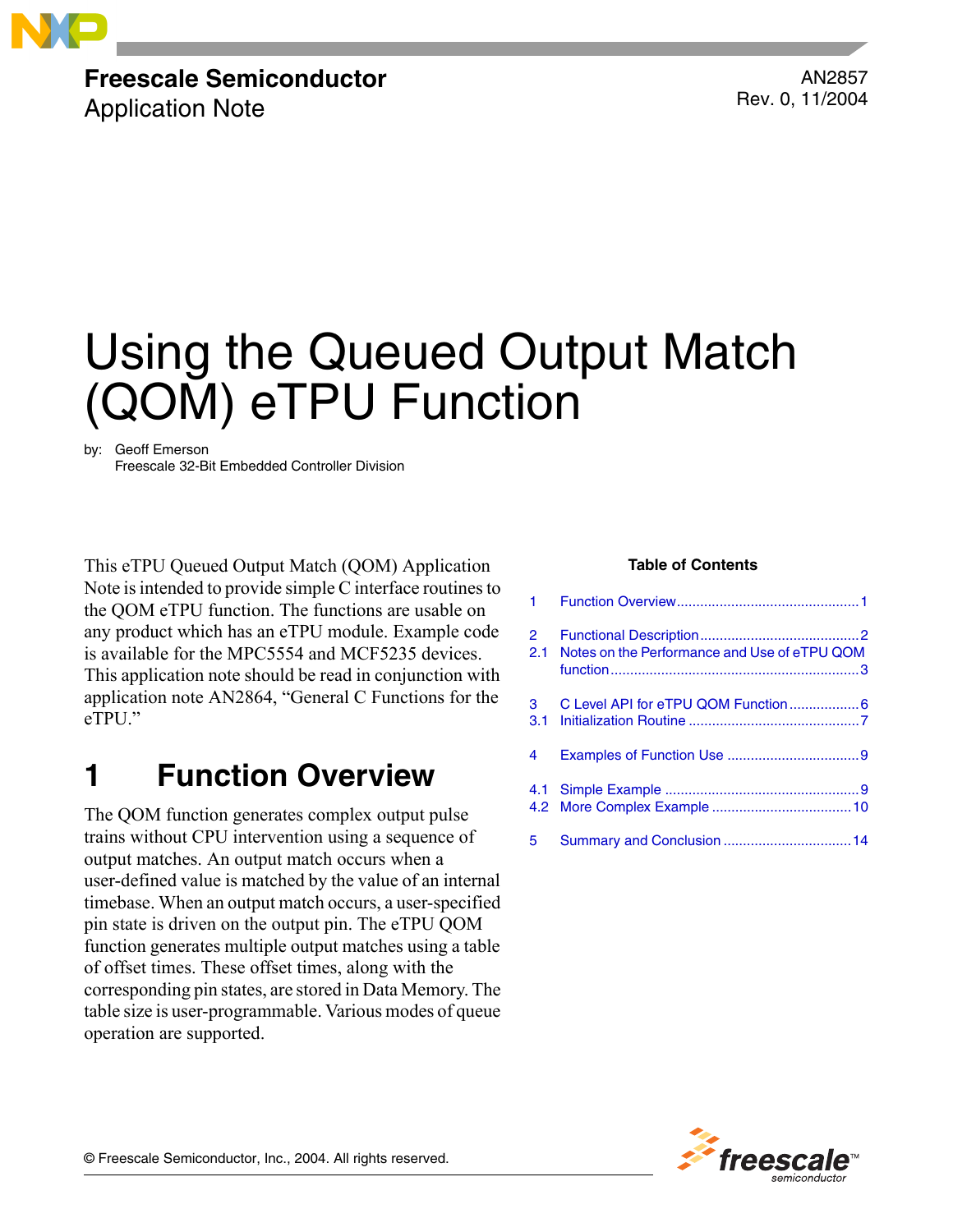

#### **Functional Description**

The eTPU QOM function is based on the QOM TPU function. The QOM eTPU function offers the following enhancements over the QOM TPU function:

- Table size is limited only by the amount of Data Memory available on the target product
- 22-bit offset values are supported (versus 15-bit offset value on the TPU3)

# <span id="page-1-0"></span>**2 Functional Description**

Entries in the QOM queue (event table) are relative match offsets, not absolute match times. The next match time in a sequence is calculated by adding the next offset in the table to the time of the last match. If the match is the first match in a sequence, the first offset value in the table is added to a selectable reference time.



**Figure 1. References, Events and Offsets**

The reference from which the first match in a sequence is scheduled can be the immediate value of the selected timebase (Timer Counter Register 1 or 2: TCR1/2), the time of the last match of a previous sequence, or a reference contained in Data Memory. Using the time of the last match of a previous sequence as a reference allows a series of sequences to be chained together. Using a reference from Data Memory allows a sequence of output matches to be referenced to a value supplied by another eTPU channel.

Pin state (high or low) when a match occurs is programmable. Pin state is determined by the value of the LSB in each table entry.

The function can operate in three modes: single shot mode, loop mode, and continuous mode. In single-shot operation mode, a sequence of match outputs is generated once. In loop operation mode, a sequence of match outputs is generated a specified number of times (1 to 256). In continuous operation mode, the entire sequence repeats until the channel is disabled. All these modes can be used in conjunction with linked operation. Linked operation allows the function to be triggered by a link from another eTPU channel.

In single-shot and loop operation modes, the event time of the last match in the table is written back into Data Memory, which can be accessed by the CPU. During initialization, the pin can be configured to be high, low, or no change. Matches are scheduled using both of the eTPU's action units. Each match offset can have a maximum value of 0x40 0000. This allows the second future match to be up to 0x80 0000 in the future.

If more than two table offset values are programmed for the same pin state, the duration of an output event can effectively be extended beyond the normal 0x80 0000 count limit.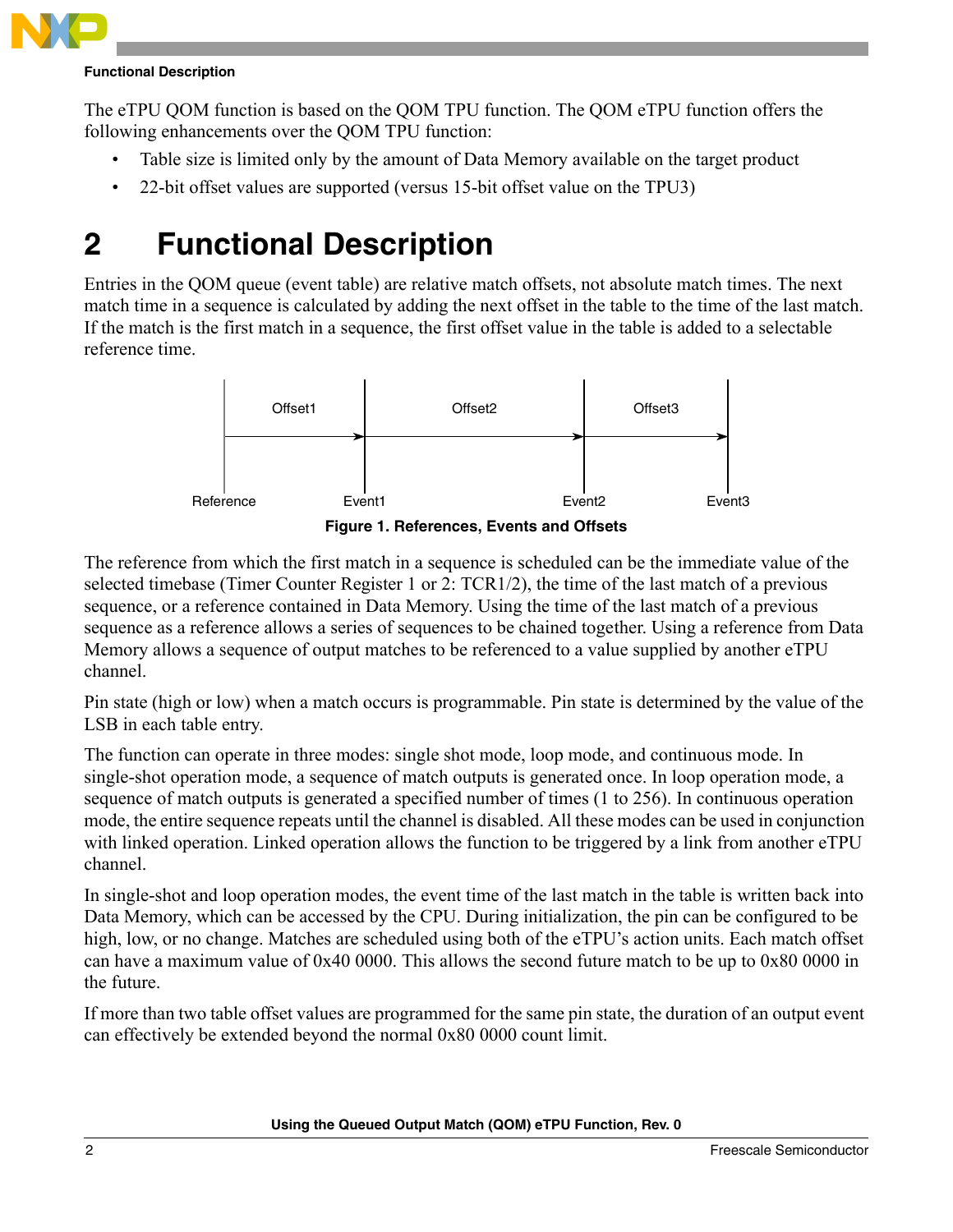

### **2.1 Notes on the Performance and Use of eTPU QOM Function**

#### **2.1.1 Performance**

Like all eTPU functions, QOM function performance in an application is to some extent dependent upon the service time (latency) of other active eTPU channels. This is due to the operational nature of the eTPU scheduler. When a single QOM channel is in use and no other eTPU channels are active, the minimum time between sustained successive matches is less than 38 eTPU clock cycles in single shot and loop operation modes, and less than 29 eTPU clocks in continuous operation mode. (These figures include 3 eTPU clocks for Time Slot Transition.). It is, however, possible to program the hardware so that two consecutive events occur 1 eTPU clock apart. Subsequent edges programmed to occur less than the latency amounts will actually occur later than programmed. When more eTPU channels are active, performance decreases. However, worst-case latency in any eTPU application can be closely estimated. To analyze the performance of an application that appears to approach the limits of the eTPU, use the guidelines given in the eTPU reference manual and the information provided in the eTPU QOM software release available from Freescale.

### **2.1.2 Using QOM for Pulse Width Modulation**

The eTPU QOM function can also be used to generate a pulse-width modulated output in systems that do not have a dedicated eTPU PWM (Pulse Width Modulation) function. A PWM output is generated using continuous operation mode and two match offsets. One offset is configured to generate a rising edge, and the other is configured to generate a falling edge. The offset that generates the rising edge is the low-time parameter, and the offset that generates the falling edge is the high-time parameter. Modulation is achieved by varying the offset values in the table. 100% and 0% duty cycles are easily obtained by configuring both offsets to generate either a rising edge (100% duty cycle) or a falling edge (0%).

### **2.1.3 Effect of Using a Reference which is in the Past**

When a time contained in Data Memory is used as a reference for the first match event, it is possible that this time is in the past. Under these circumstances, the behavior of the function is dependant upon how far in the past the reference is relative to when the eTPU services the host service request. Figures 2 through 5 show the behavior of the function for various reference values. When the eTPU engine services the host service request two or more events 'late,' then the first two events will be skipped. Note that 'past' and 'future' are relative to the time of the Host Service Request (HSR).



**Figure 2. The Reference in the Future; All Programmed Events Occur**

#### **Using the Queued Output Match (QOM) eTPU Function, Rev. 0**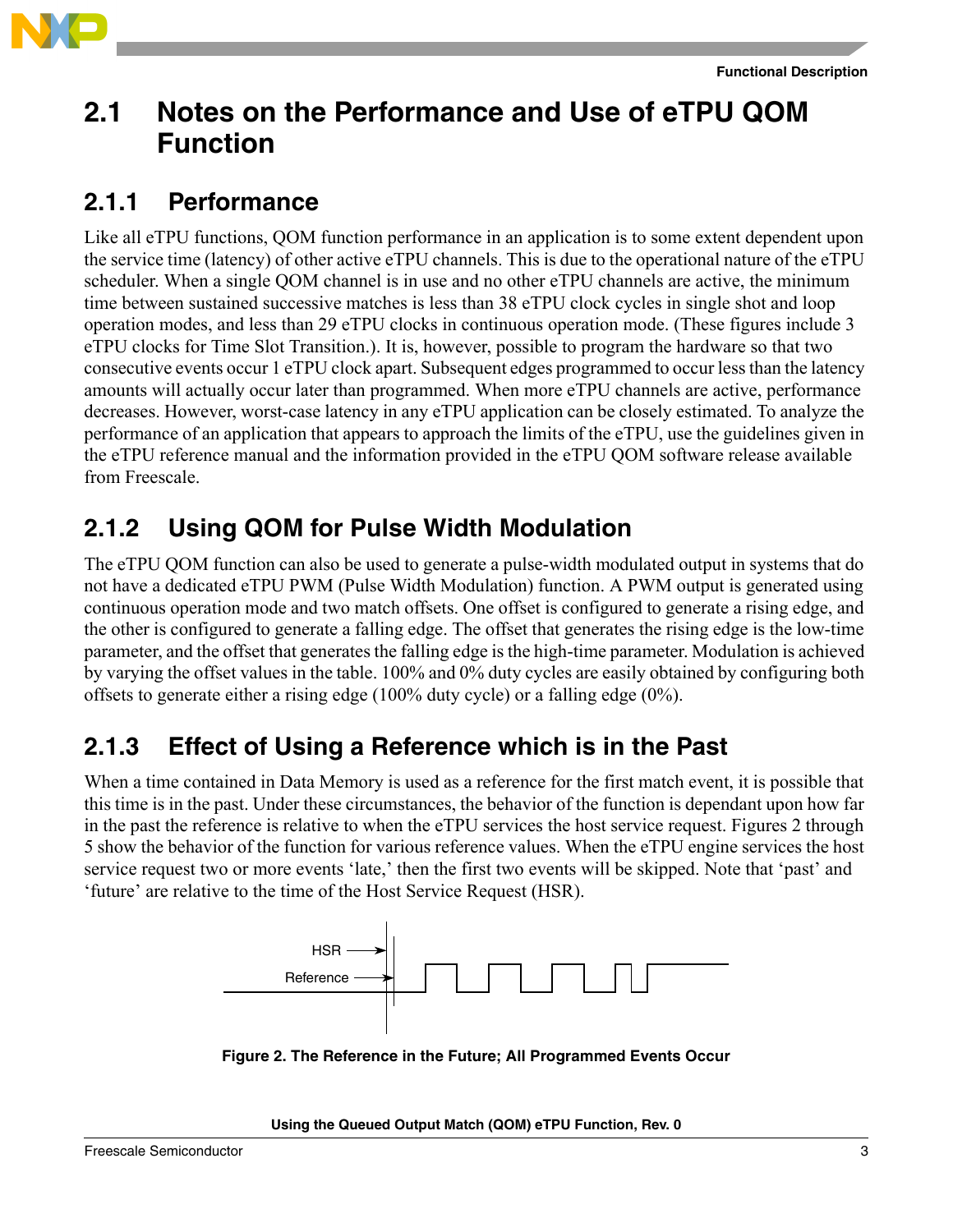

**Functional Description**



**Figure 3. The Reference in the Past and the First Two Events in the Future; All Programmed Events Occur**



**Figure 4. Here the reference is in the past. The first event is in the past while the second event is programmed to be in the future. All programmed events occur, although all events are delayed relative to reference. In this case, the first positive pulse is shortened because reference+offset1 is in the past and causes an immediate match. Reference+offset1+offset2 is in the future and events proceed normally.**



**Figure 5. Here the reference is in the past. The first 2 events are in the past. First two events are effectively skipped. Since (reference+offset1) and (reference+offset1+offset2) both occurred in the past, they cause immediate matches. However, because their pin actions are opposing (and therefore cancel), both events appear not to have happened.** 

### **2.1.4 Effect of Latency on Short Table Entries**

If two or more consecutive event table entries are shorter than the service times detailed in the information provided in the eTPU QOM software release available from Freescale, then the events after the first short event will be delayed. All subsequent events will also be delayed. The diagrams below show the ideal versus actual behavior if the event table were as follows:

| <b>TCR counts</b> | <b>Pin State</b> |
|-------------------|------------------|
| 100               | HIGH             |
| 100               | LOW              |
|                   | HIGH             |
|                   | LOW              |
| 100               | HIGH             |
| 100               | LOW              |

**Using the Queued Output Match (QOM) eTPU Function, Rev. 0**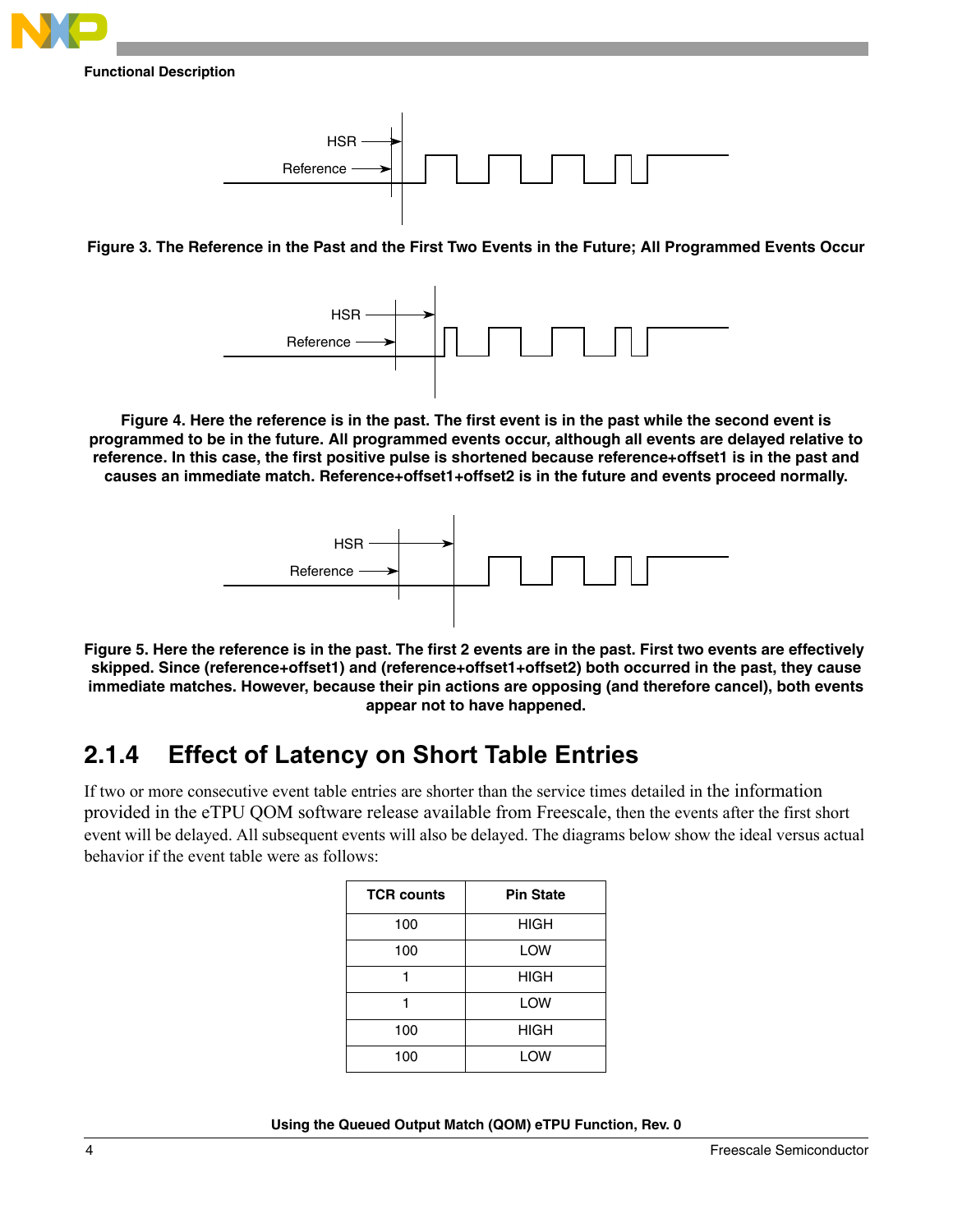





**Figure 6. Real v. Ideal Waveforms**

### **2.1.5 Linked Operation**

A channel may be initialized to receive a link from another eTPU channel. When a link is received, the QOM function will function as if a host service request had been received.

During linked operation, if an additional link is received after the function has started running, the link thread is re-executed. Executing the link thread again causes the match sequence to be started at the beginning of the table. When this happens, a new match replaces any pending match. If an additional link is received while a loop is executing, the match sequence is restarted at the beginning of the table. The total number of whole loops executed to completion does not change as a result of the second link being received. When a complete match sequence has been executed and the function has stopped, additional link requests are ignored.

### **2.1.6 Changing Operation Modes**

In order to change operation modes on the channel while it is still running, the channel must first be disabled. This can be done using the fs etpu disable function, found in file etpu utils.h.

### **2.1.7 Using a Reference Address for the First Match**

The examples in this document that use a reference time pointed to by \*ref have reference times that occur before the HSR or a link that initiates the function. This need not be the case. A first match is scheduled correctly when the HSR or link occurs before the reference time, as shown in Figure 7.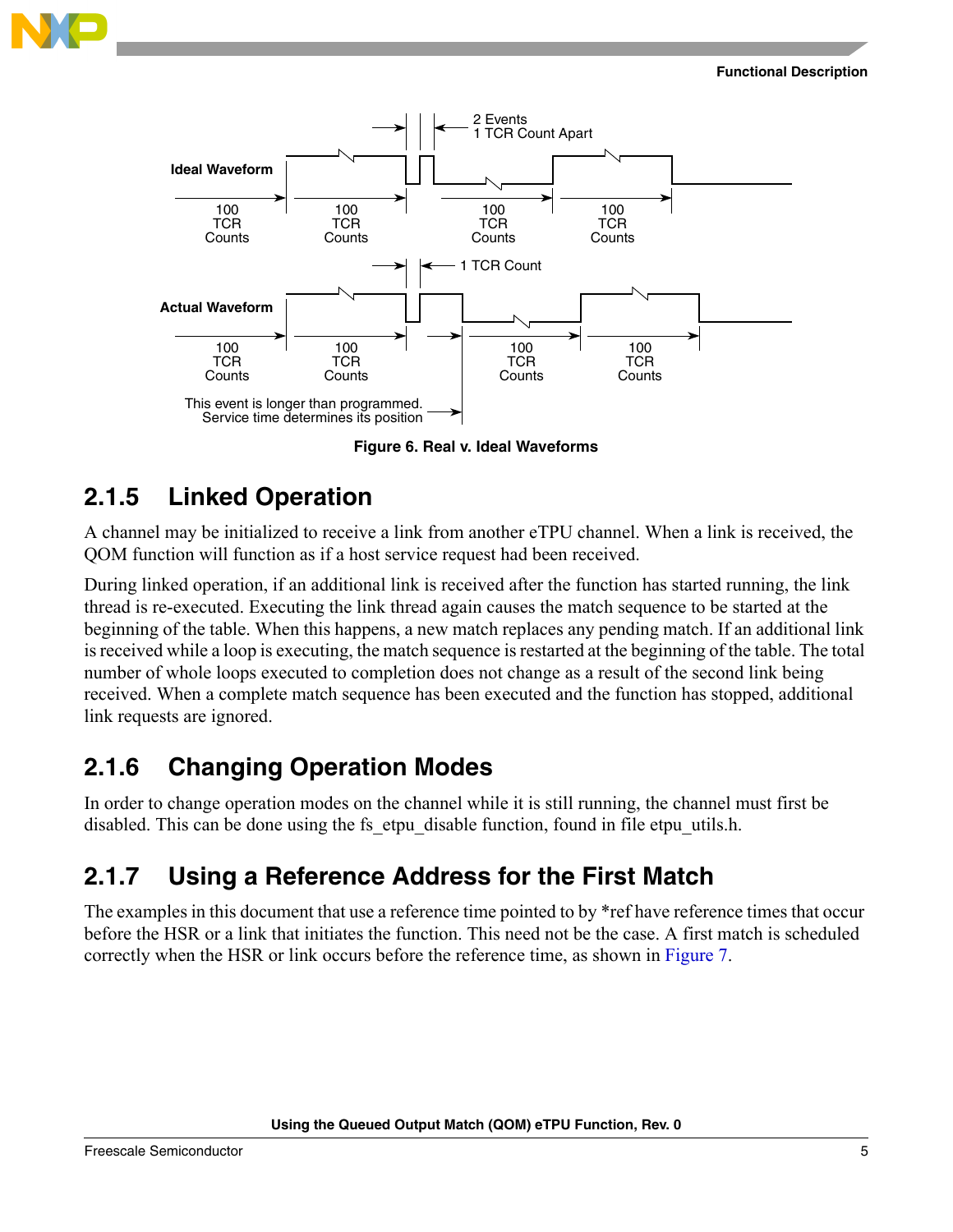



**Figure 7. First Match with HSR Prior to Reference Time**

It should be noted that in order to avoid improper operation the following condition must be met:

Reference  $+$  first offset amount  $+$  second offset amount  $< 0x800000 +$  current TCR value

If this condition is not met, the first events will be scheduled in the past and cause immediate matches to occur.

#### **2.1.8 Long Match Times**

The eTPU QOM function can produce long apparent match times by using two or more table entries programmed for the same pin response. This technique can extend a pin state change well beyond the normal limit of 0x3F FFFF TCR counts. Because very short match times can have an adverse effect on overall eTPU performance, it is best to split a long match time into even segments rather than following a very long segment with a very short segment. For example, if a total match time of 0x40 0100 counts is required, use two 0x20 0080-count match times rather than one match time of 0x3F FFFF counts and another of 0x101 counts.

## <span id="page-5-0"></span>**3 C Level API for eTPU QOM Function**

The following routines provide easy access for the application developer to the QOM function. Use of these routines eliminates the need to directly control the eTPU registers. The API consists of one function. This function can be found in the etpu\_qom.h and etpu\_qom.c files. The routines are described below and are available from Freescale. In addition, the eTPU compiler generates a file called etpu qom auto.h. This file contains information relating to the eTPU QOM function including details of how the Data Memory is organized and definitions for various API parameters.

• Initialization Routine:

void fs etpu qom init (unit8 t channel,

uint8 t priority, uint8 t mode, uint8 t timebase, uint8 t init\_pin, uint8 t first\_match\_mode, uint32 t \*ref, uint8\_t Loop, uint8 t event array size, union etpu events array event array[]);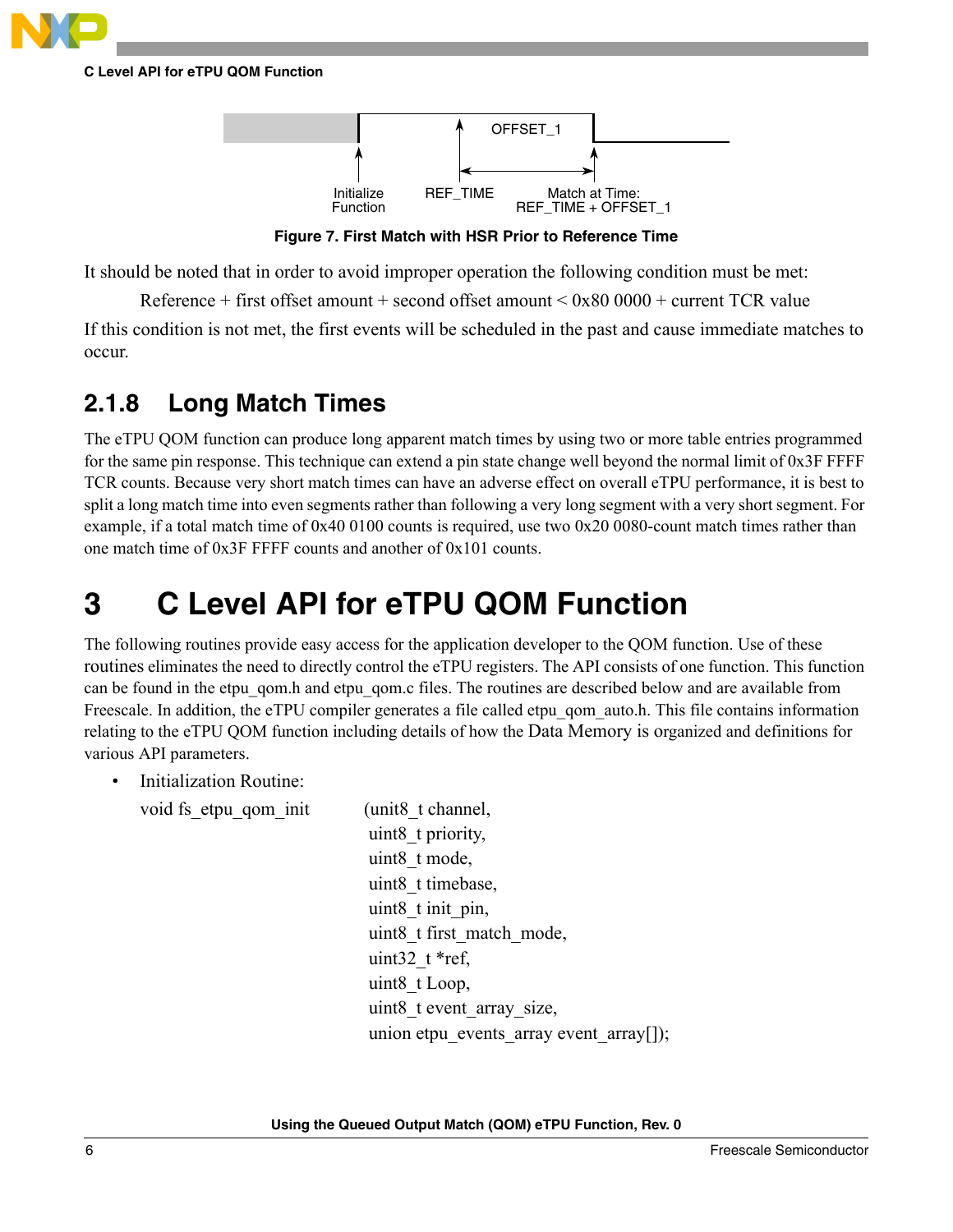

## <span id="page-6-0"></span>**3.1 Initialization Routine**

Initialization routine fs\_etpu\_qom\_init dynamically allocates Data Memory. If dynamic allocation is not required, then the clock channel's Channel Parameter Base Address field should be written with a non-zero value before calling the fs\_etpu\_spi\_init function.

Dynamic allocation of Data Memory occurs if the channel has a zero in its Channel Parameter Base Address field. The Channel Parameter Base Address field is updated by the API with a non-zero value to point to the parameter RAM allocated to the channel. The fs\_etpu\_qom\_init API will not allocate new parameter RAM if the channel has a non-zero value in its Channel Parameter Base Address field; this means that channel has already been assigned. If the user needs to reuse the channel with a different event table, care must be taken to ensure that the event\_array\_size parameter is not greater than the original.

This routine is used to initialize an eTPU channel for the eTPU QOM function. After the channel has been initialized the QOM queue will be executed as specified. If the channel has been initialized to receive a link, the queue will not be executed until a link has been received. This function has the following parameters:

- **channel (uint8\_t)**: The QOM channel number. For devices with two eTPUs, this parameter should be assigned a value of 0-31 for eTPU A and 64-95 for eTPU B. For products with a single eTPU, this parameter should be assigned a value of 0-31.
- **priority (uint8** t): The priority to assign to the eTPU QOM channel. The following eTPU priority definitions are found in utilities file etpu\_utils.h.**:**
	- FS\_ETPU\_PRIORITY\_HIGH
	- FS\_ETPU\_PRIORITY\_MIDDLE
	- FS\_ETPU\_PRIORITY\_LOW
	- FS\_ETPU\_PRIORITY\_DISABLED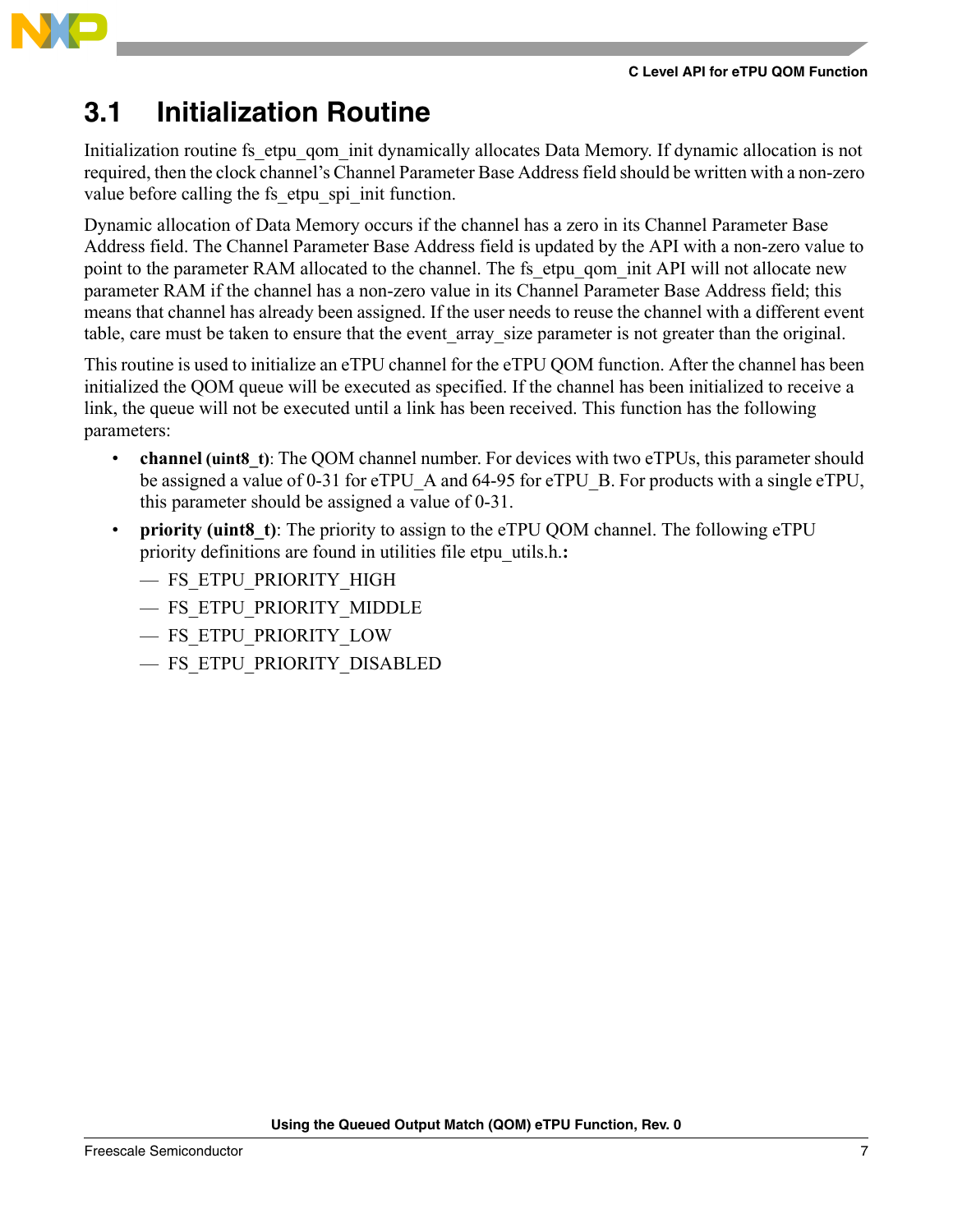#### **C Level API for eTPU QOM Function**

- **mode (uint8** t): The operation mode in which the eTPU OOM function will run. The following eTPU QOM operation mode definitions are found in the etpu\_qom\_auto.h file:
	- FS\_ETPU\_QOM\_SINGLE\_SHOT
	- FS\_ETPU\_QOM\_LOOP
	- FS\_ETPU\_QOM\_CONTINUOUS
	- FS\_ETPU\_QOM\_CONTINUOUS\_A
- **timebase (uint8 t):** The timebase the eTPU QOM channel will use. The following eTPU timebase definitions are found in utilities file etpu\_utils.h:
	- FS\_ETPU\_TCR1
	- FS\_ETPU\_TCR2
- **init pin (uint8 t):** The pin state at function initialization. The following eTPU QOM initial pin state definitions are found in the etpu\_qom\_auto.h file:
	- FS\_ETPU\_QOM\_INIT\_PIN\_LOW
	- FS\_ETPU\_QOM\_INIT\_PIN\_HIGH
	- FS\_ETPU\_QOM\_INIT\_PIN\_NO\_CHANGE
	- FS\_ETPU\_QOM\_INIT\_PIN\_LOW\_LINK
	- FS\_ETPU\_QOM\_INIT\_PIN\_HIGH\_LINK
	- FS\_ETPU\_QOM\_INIT\_PIN\_NO\_CHANGE\_LINK

The definitions which have "LINK" in their names are used for link mode operation.

- **first match mode (uint8 t):** The reference for the first match. The following eTPU QOM first match mode definitions are found in the etpu qom auto.h file:
	- FS\_ETPU\_QOM\_IMMEDIATE
	- FS\_ETPU\_QOM\_USE\_LAST\_EVENT
	- FS\_ETPU\_QOM\_USE\_REF\_ADDRESS
- **ref (uint32** t\*): The address of the Data Memory location whose contents will be used as a reference when first\_match\_mode is FS\_ETPU\_QOM\_USE\_REF\_ADDRESS.
- **loop (uint8** t): The number of times the event table should be repeated when the channel is running in loop operation mode (mode = FS\_ETPU\_QOM\_LOOP). If loop =0 then 256 iterations are performed.
- **event array size (uint8 t):** The number of entries in the events table.
- **event array**  $\left\| \cdot \right\|$ **:** The table of events used to define the output signal.

If this initialization routine is called more than once, the user needs to ensure that the table length is not greater then when the channel was first initialized. Otherwise the parameters for the channel stored in Data Memory above the QOM channel Data Memory will be corrupted.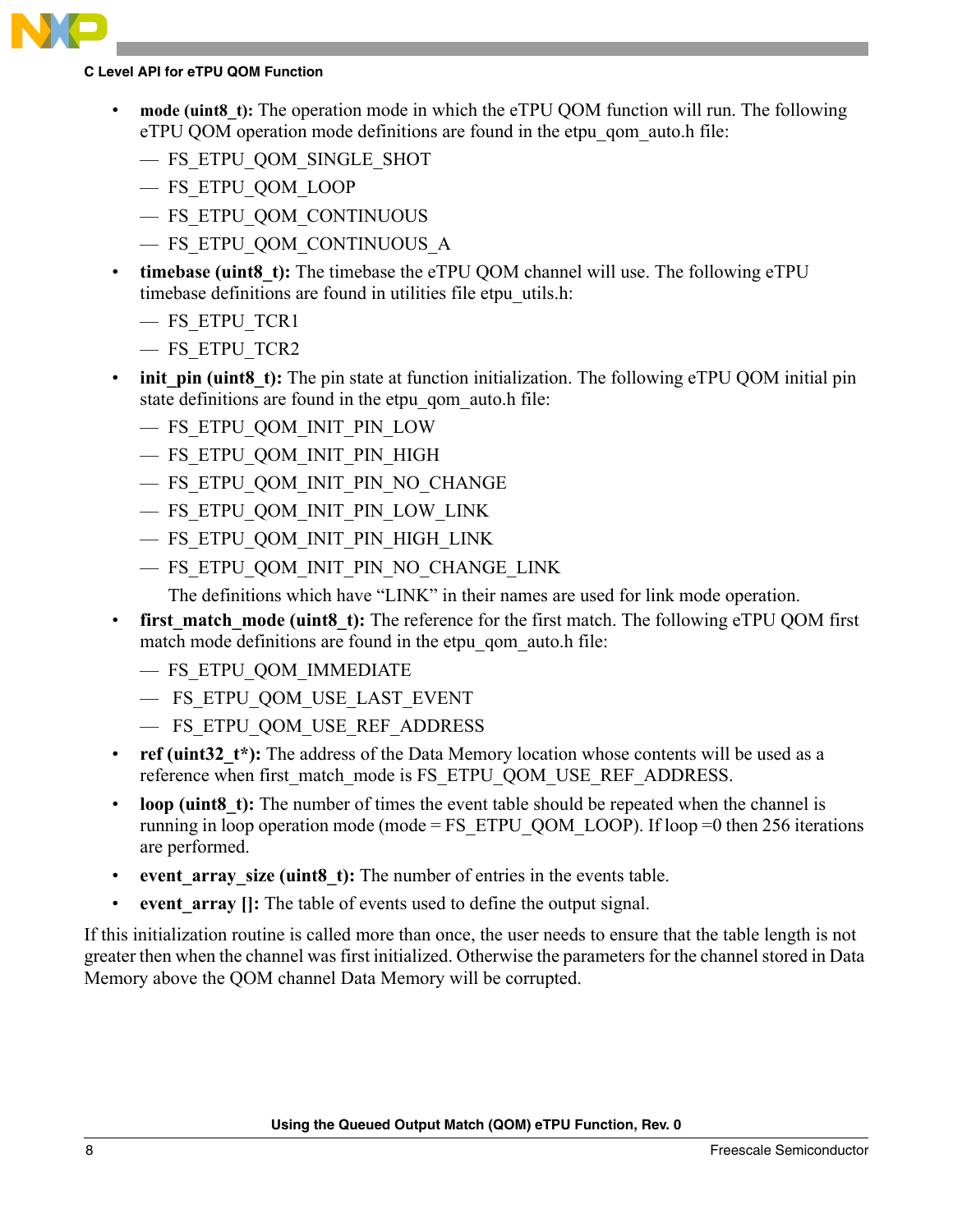

## <span id="page-8-0"></span>**4 Examples of Function Use**

### <span id="page-8-1"></span>**4.1 Simple Example**

#### **4.1.1 Description**

This section describes a simple use of the QOM function and how to initialize the eTPU module and assign the eTPU QOM function to an eTPU channel.

### **4.1.2 Example Code**

The example consists of two files:

- qom example1.h
- qom\_example1.c

File gom example1.c contains the main() routine. This routine initializes the MPC5554 device for 128 MHz CPU operation and initializes the eTPU according to the information in the my etpu config struct (stored in file gom example1.h). The pins used in this example are configured for eTPU operation, then the QOM function is initialized on channel QOM0 (ETUA0). The channel is configured with medium priority in loop operation mode using TCR1. The state of the pin after initialization but prior to the first event will be logic low. The events will be scheduled immediately. Since reference address mode for the first event is not being used, a dummy pointer is passed. The Loop parameter is set to 3.

Basic waveform used in this example (as defined by my\_QOM\_event\_arrayA; used to build the event table used by the QOM function).



### **4.1.3 Program Output**

[Figure 8](#page-9-1) shows the output on QOM0 (ETPUA0) captured from a logic analyzer which the sample program generated.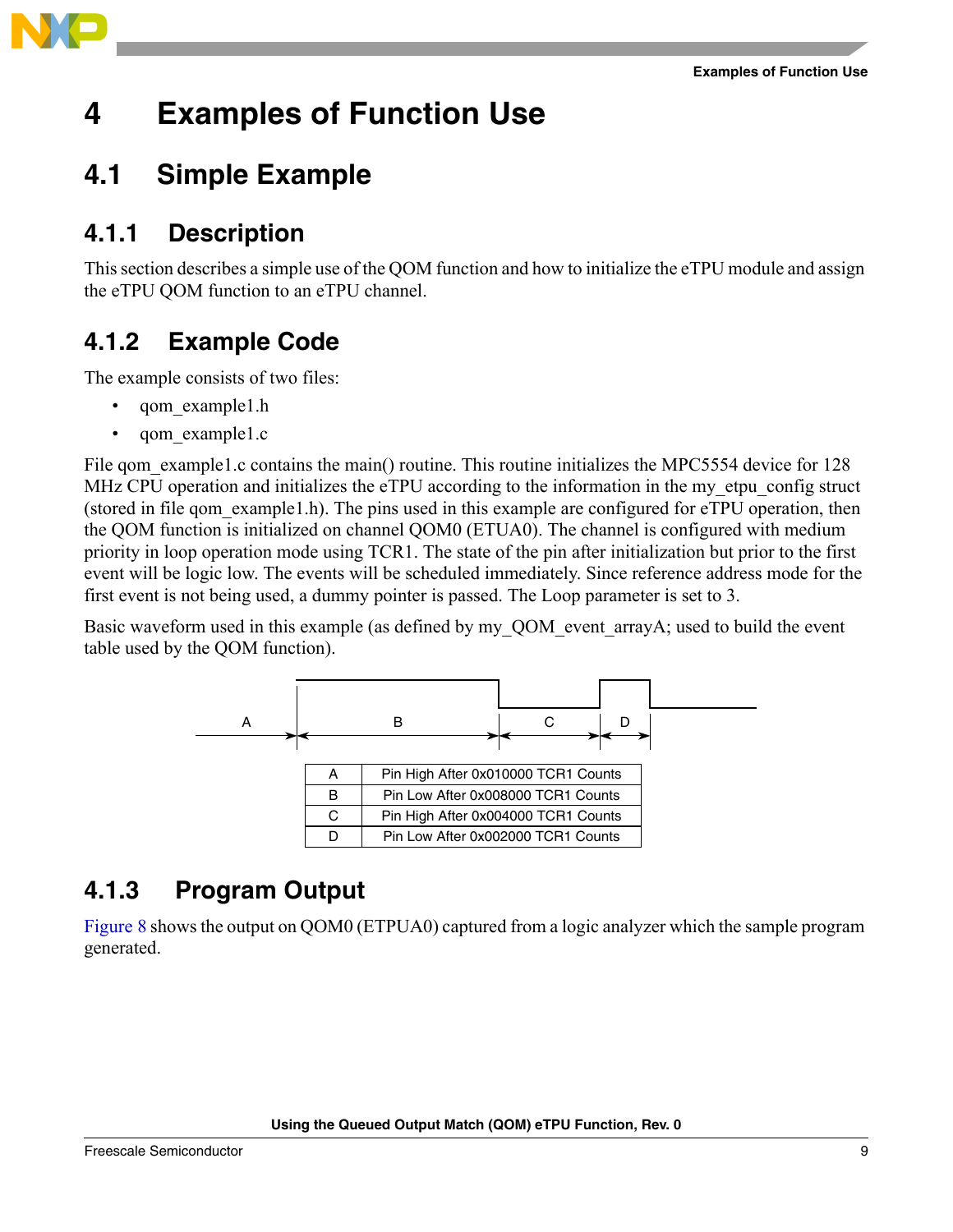

#### **Examples of Function Use**



**Figure 8. qom\_example1.c QOM0 (ETPUA0) Output**

<span id="page-9-1"></span>

**Figure 9. Zoom-In on Area Encircled in Figure 8**

## <span id="page-9-0"></span>**4.2 More Complex Example**

### **4.2.1 Description**

This section describes a more complex use of the QOM function. Six channels are initialized to run the QOM function. The channels are configured to demonstrate various different features of the function. In this example, use is made of the eTPU TEST function to generate the links required to demonstrate link operation.

### **4.2.2 Example Code**

The example consists of two files:

- qom example2.h
- qom\_example2.c

File gom example2.c contains the main() routine. This routine initializes the MPC5554 device for 128 MHz CPU operation, then initializes the eTPU according to the information in the my etpu config struct (stored in file qom\_example2.h). The pins used in this example are then configured for eTPU operation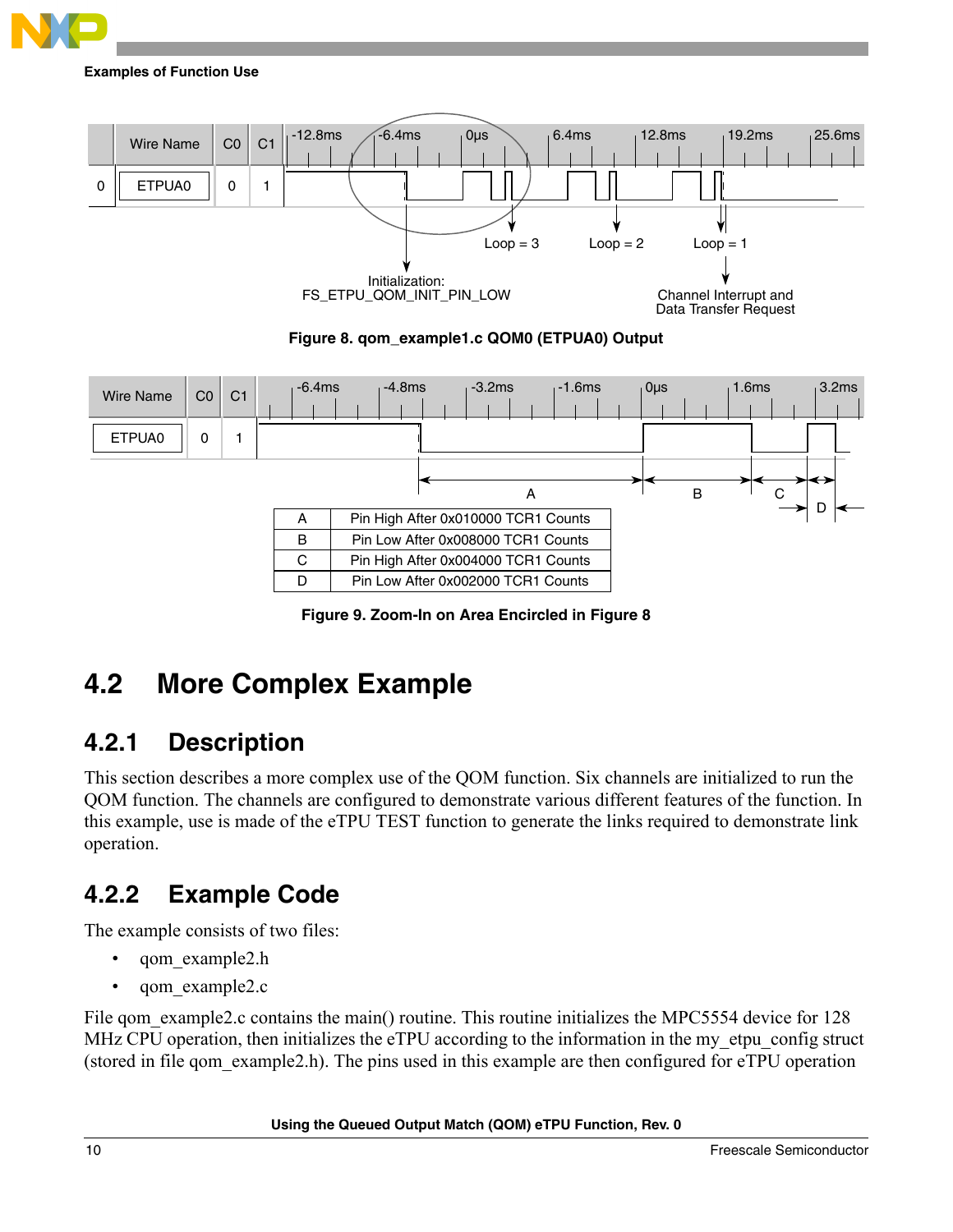

Three basic waveforms are used throughout this example;

WaveformA (as defined by my\_QOM\_event\_arrayA; used to build the event table used by the QOM function):

| WaveformA |   |                                     |
|-----------|---|-------------------------------------|
| В<br>A    | С | E<br>F<br>G                         |
|           | A | Pin High After 0x010000 TCR1 Counts |
|           | B | Pin Low After 0x008000 TCR1 Counts  |
|           | С | Pin High After 0x004000 TCR1 Counts |
|           | D | Pin Low After 0x002000 TCR1 Counts  |
|           | F | Pin High After 0x010000 TCR1 Counts |
|           | F | Pin Low After 0x010000 TCR1 Counts  |
|           | G | Pin High After 0x010000 TCR1 Counts |

WaveformB (as defined by my\_QOM\_event\_arrayB; used to build the event table used by the QOM function):

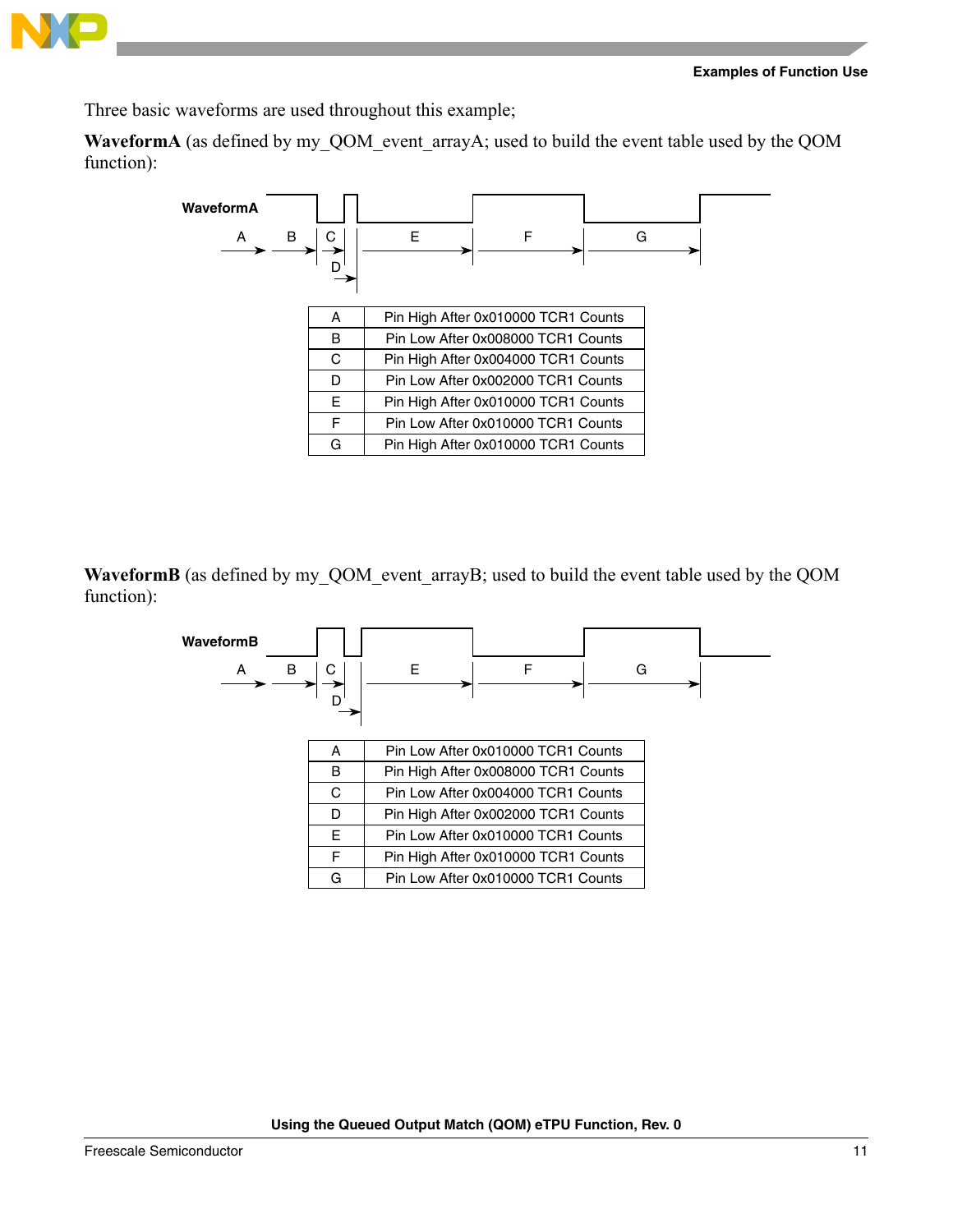

#### **Examples of Function Use**

WaveformC (as defined by my\_QOM\_event\_arrayC; used to build the event table used by the QOM function):



### **4.2.3 Channel Operation**

#### **4.2.3.1 QOM0 (ETPUA0)**

QOM0 generates waveformA in single shot operation mode using the TCR1 timebase and middle priority. The initial pin state is low.

#### **4.2.3.2 QOM1 (ETPUA1)**

Before initializing QOM1/QOM2, a delay is deliberately introduced by the host. This is to demonstrate the difference between immediate reference mode and address reference mode.

QOM1 uses single shot operation mode and address reference mode. In address reference mode, the first event is scheduled relative to a value stored in an address pointed to by a reference address pointer. In this case, the host assigns the reference address pointer to be the address of the Last\_Match\_Time variable on QOM0. Consequently, the first match on QOM1 is referenced to QOM0's last event.

QOM1 is initialized to generate waveformB. The timebase is TCR1 and the pin is initialized high. The channel is assigned middle priority.

#### **4.2.3.3 QOM2 (ETPUA2)**

QOM2 uses continuous operation mode and immediate reference mode.

In immediate reference mode, the first event is scheduled with respect to the current TCR value. QOM2 is initialized to generate waveformB. The timebase is TCR1 and the pin is initialized high. The channel is assigned middle priority.

#### **4.2.3.4 QOM3 (ETPUA6)**

QOM3 demonstrates operation of a channel which has been configured for link operation. The channel is configured for single shot operation mode. The channel is configured to receive a link. On receipt of the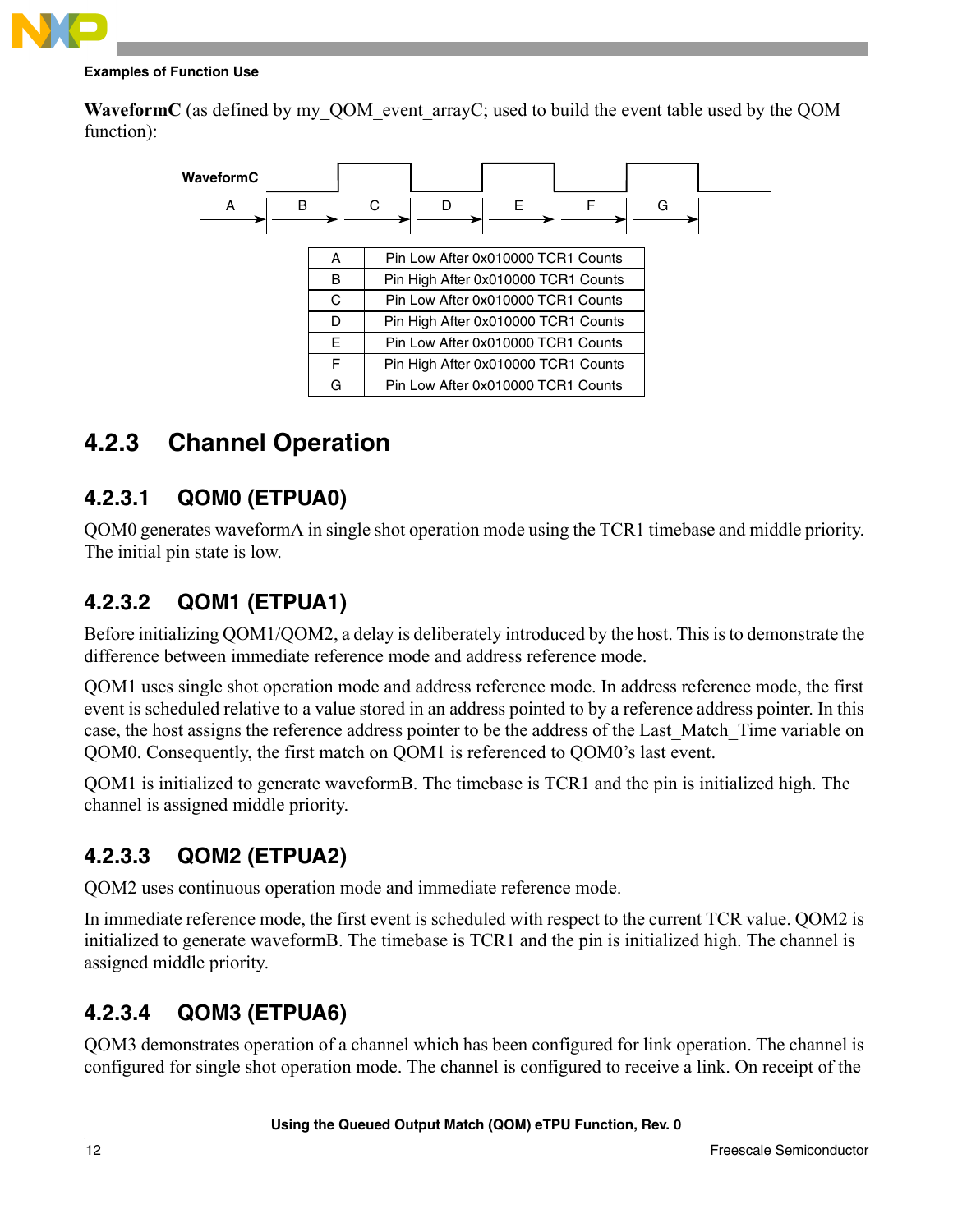

link, the channel outputs waveformB with an immediate reference using timebase TCR1. After the link has been sent, the host waits for the interrupt service request from the QOM3 channel. The host then reconfigures the channel with new data so that waveformC is generated with the first event being referenced to the last event in waveformB. A more sophisticated scheme using the host interrupt handling capabilities could be used to transmit additional new data from a QOM channel.

#### **4.2.3.5 QOM4 (ETPUA10)**

QOM4 demonstrates operation of a channel which has been configured for link operation in loop operation mode. On receipt of the link, the channel outputs waveformB with an immediate reference using timebase TCR1. Before the loops have been completed another link is sent to the channel. The channel re-starts the event table at the beginning. The number of wholly executed loops remains as requested. i.e. the loop counter is not reset to its initially requested value.

The host waits until QOM4 has finished all the programmed loops. Another link is then sent and the channel remains inactive. This demonstrates that in order for the channel to be able to service a new link after completing the programmed loops, it must be reinitialized.

#### **4.2.3.6 QOM5 (ETPUA14)**

QOM5 demonstrates a channel which has been configured for link operation in continuous operation mode. On receipt of the link, the channel outputs waveformB continuously with an immediate reference using timebase TCR1. Another link is sent to the channel. The channel restarts the event table at the beginning and resumes outputting the waveform as before.

| <b>Wire Name</b><br>CO <sub>1</sub><br>C <sub>1</sub>                                                                                                                                      | $0\mu s$<br>12.8 <sub>ms</sub><br>25.6ms<br>38.4ms<br>$-51.2ms$<br>64.0ms<br>76.8ms<br>89.6ms |  |  |  |  |
|--------------------------------------------------------------------------------------------------------------------------------------------------------------------------------------------|-----------------------------------------------------------------------------------------------|--|--|--|--|
| Ch. QOM0=ETPUA0                                                                                                                                                                            | QOM1: First event referenced to last event on QOM0<br>➤                                       |  |  |  |  |
| Ch. QOM1=ETPUA1                                                                                                                                                                            |                                                                                               |  |  |  |  |
| Ch. QOM2=ETPUA2                                                                                                                                                                            |                                                                                               |  |  |  |  |
| Ch. QOM3=ETPUA6                                                                                                                                                                            |                                                                                               |  |  |  |  |
| Ch. QOM4=ETPUA10                                                                                                                                                                           |                                                                                               |  |  |  |  |
| Ch. QOM5=ETPUA14                                                                                                                                                                           |                                                                                               |  |  |  |  |
|                                                                                                                                                                                            |                                                                                               |  |  |  |  |
| QOM2: After queue is exhausted<br>QOM5: Linked continuous mode<br>host re-initializes.<br>channel is sent new link.<br>QOM2 with new event table<br>Queue re-started at beginning of queue |                                                                                               |  |  |  |  |
|                                                                                                                                                                                            | QOM4: Linked looping channel is<br>sent new link.<br>Queue re-started at beginning of queue   |  |  |  |  |
| Figure 10. qom_example2.c Output                                                                                                                                                           |                                                                                               |  |  |  |  |

**Using the Queued Output Match (QOM) eTPU Function, Rev. 0**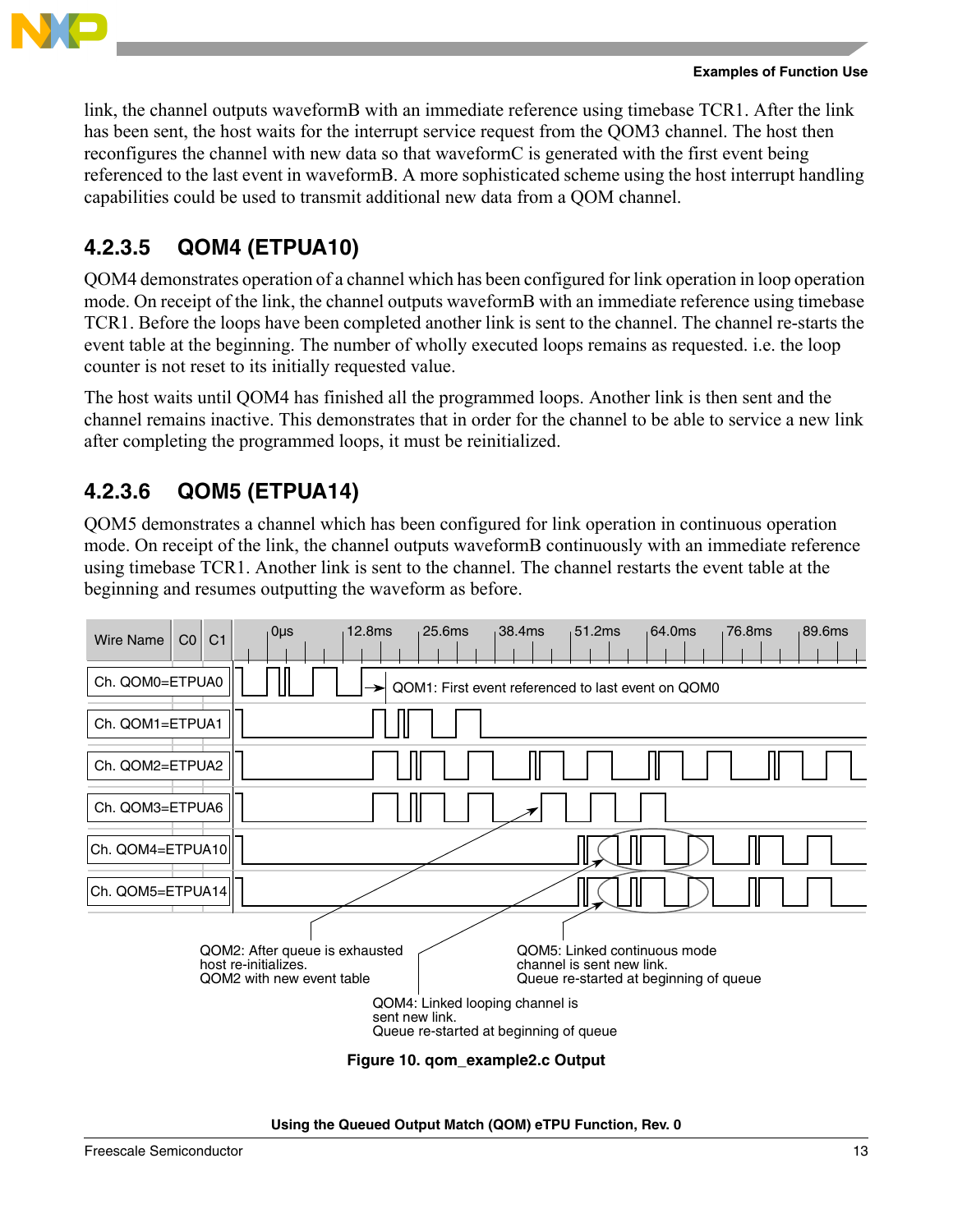

**Summary and Conclusion**

## <span id="page-13-0"></span>**5 Summary and Conclusion**

This eTPU QOM application note provides the user with a description of the Queued Output Match eTPU function usage and with examples. The simple C interface routines to the QOM eTPU function enable easy implementation of the QOM function in applications. The functions are targeted for the MPC5500 family of devices, but they can be used with any device that has an eTPU.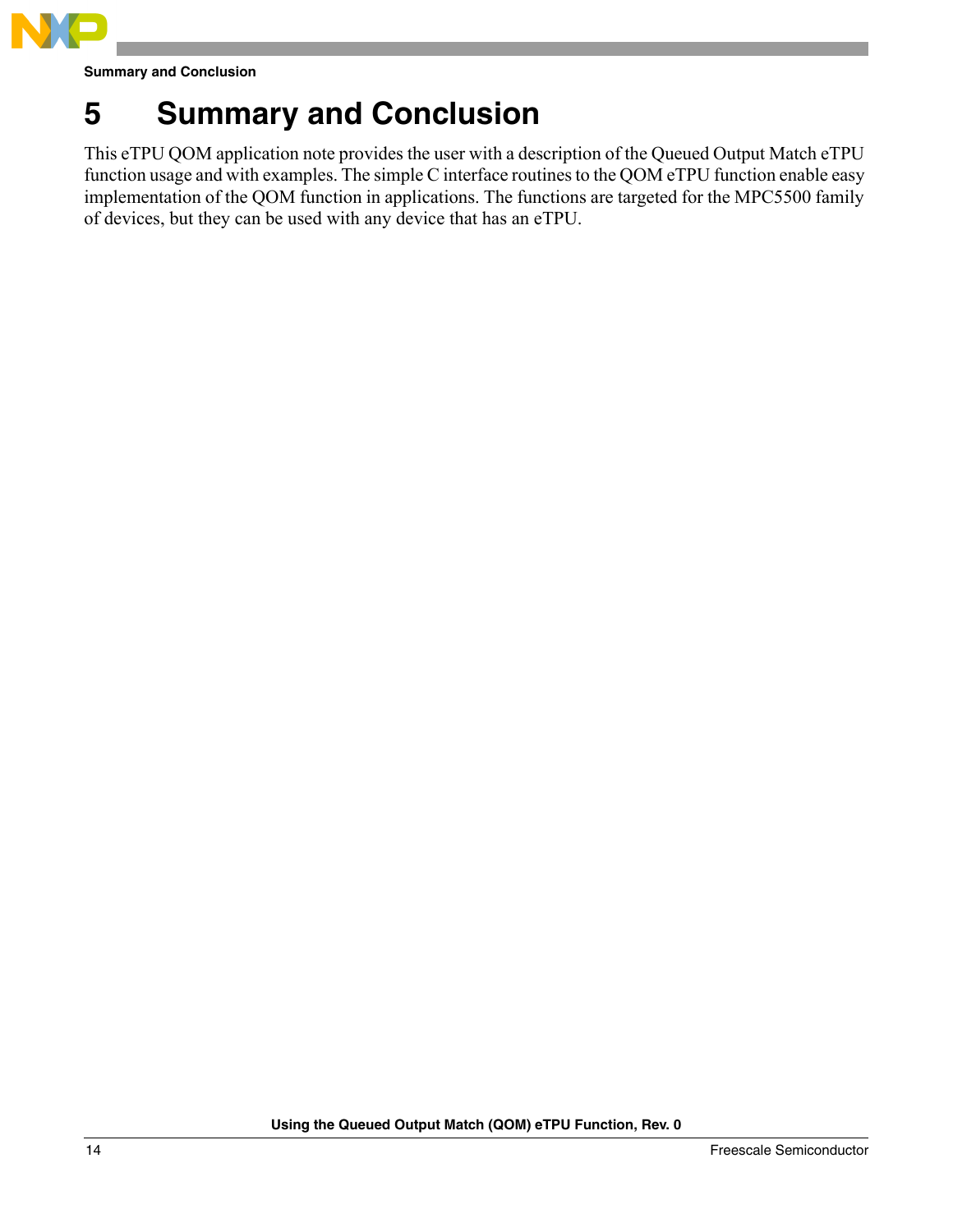

**Summary and Conclusion**

#### **THIS PAGE INTENTIONALLY LEFT BLANK**